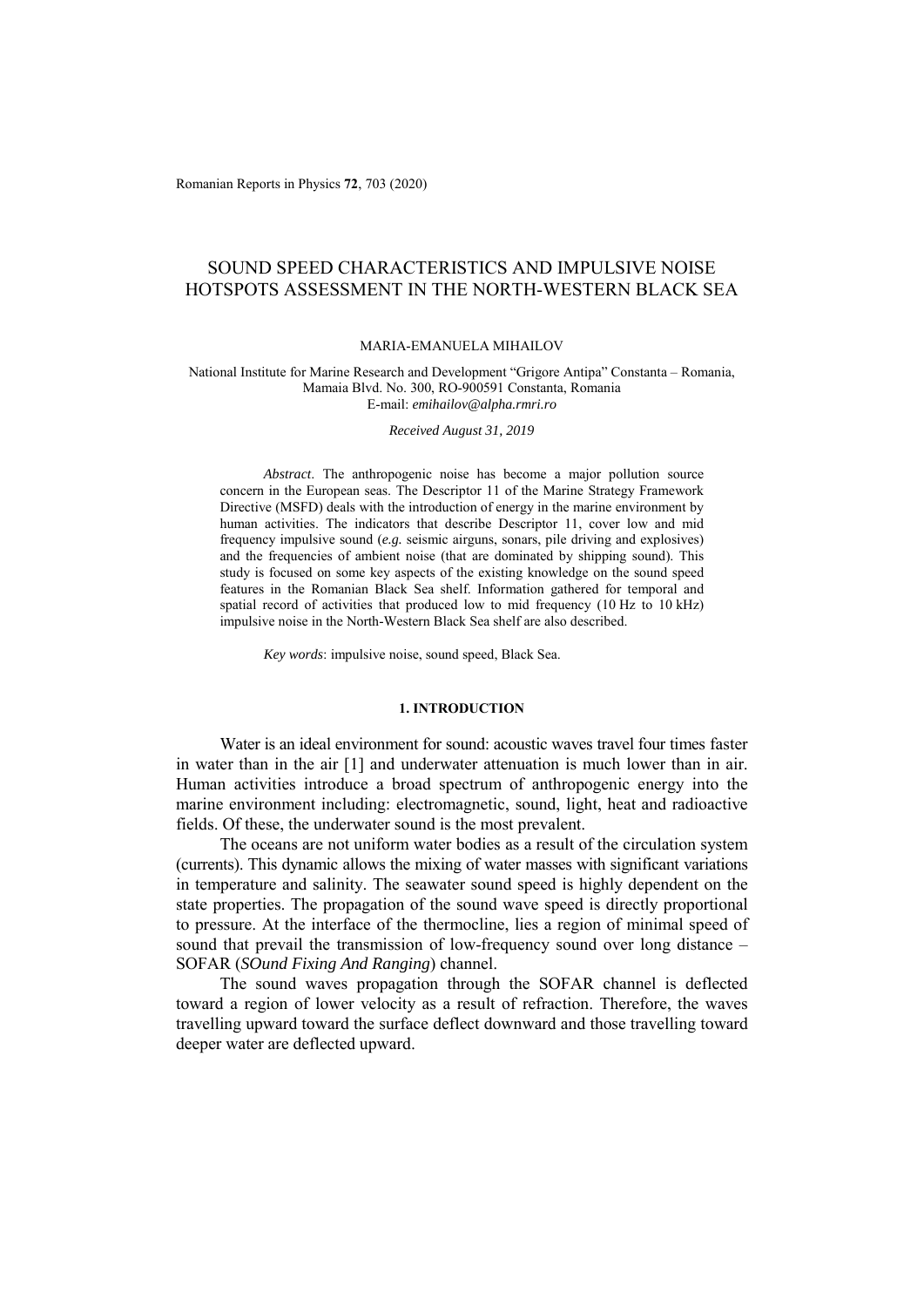Anthropogenic noise sources can be classified as impulsive (short burst of high intensity sound) or continuous. Each classification is associated with particular effects on marine life and each requires a particular management approach to mitigate potential impacts. Impulsive noise consists of short sound, discrete, with a sudden onset, such as acoustic pulses from explosions or seismic prospecting activities. Such sources may cause acute effects on marine ecosystem that interfere with auditory detection and directly affects the marine mammals / fish or indirectly through predators or by pray [2], including permanent or temporary hearing damage, physiological stress, and changing individual behaviour and / or social and antipredator responses [3]. Recent research suggests that seismic surveys cause significant mortality to zooplankton populations, a single air gun causes significant damages for a range up to 1.2 km [4].

An impulsive noise is defined as short and fast pulse spikes (intermittent or infrequent noises) that affects the marine ecosystem, between 10 to 300 Hz. Activities that generate short impulsive noise are: pile driving, geophysical surveys (seismic, sub bottom profiling and multibeam echosounders), explosives, sonars and military activities. For oil and gas exploration and seabed mapping, seismic exploration devices (air guns) are used for geological surveys and geophysical studies.

In response to the possible impact of anthropogenic noise on marine life, the policy makers developed management approaches to assess and mitigate this risk through frameworks such as the *Marine Strategy Framework Directive European*  (MSFD). Adopted in June 2008, the MSFD  $(2008/56/CE)$  – through the 11 descriptors – requires the European Union member states to implement an ecosystem-based approach, to protect the resource, to achieve, maintain, and guarantee the Good Environmental Status (GES) by 2020 [5] in their waters. MSFD defines GES as "*the environmental status of marine waters where these provide ecologically diverse and dynamic oceans and seas which are clean, healthy and productive*" [6].

The GES comprise the introduction of energy, through the *Descriptor 11 – Introduction of energy (including underwater noise) does not adversely affect the ecosystem*. The aim of this Descriptor is to ensure that both impulse and continuous sounds from anthropogenic sources do not exceed levels that adversely affect marine ecosystem.

In Romania, the MSFD is transposed into the national legislation by the Regulation on the Protection of the Environment in Marine Waters, through the Emergency Governmental Ordinance 71/2010 and adopted by Law 6/2011 with later changes in law 205/2013 [7].

Until the risen concern of the underwater noise impact on marine ecosystem and *Marine Strategy Framework Directive European (MSFD)* implementation, in the Western Black Sea shelf the topic was covered by the Romanian Navy Research Centre for military purposes. After the MSFD implementation in Romania, as European Union member state, the ecosystem-based approach was scientifically transferred to NIMRD. As preamble to modelling the noise propagation, is necessary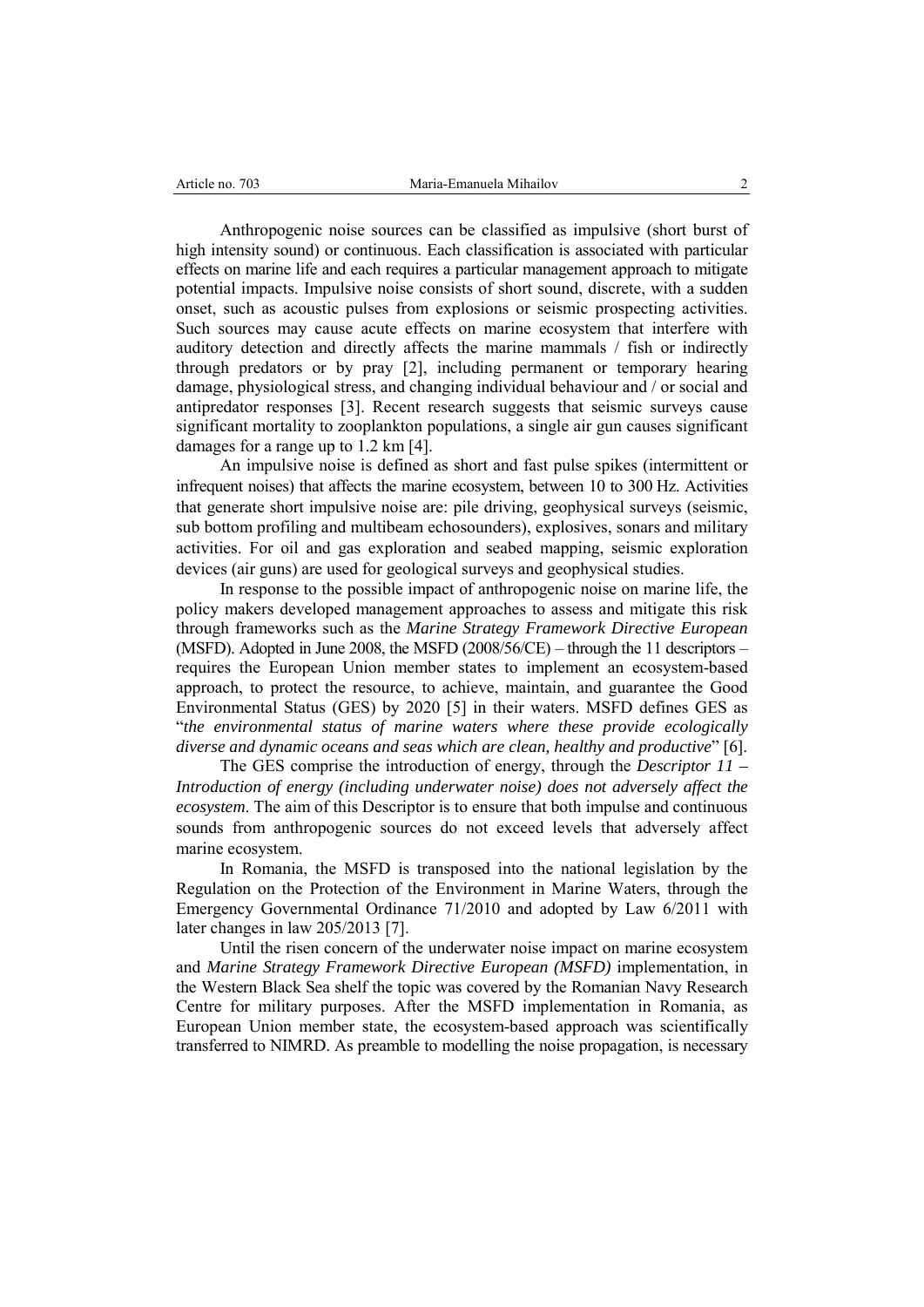to state the base on main Black Sea waters physical features (*e.g.* sound speed, SOFAR channel) in the Romanian Black Sea continental shelf.

The paper aims to establish and analyse the energy parameters and the underwater noise sources from anthropogenic sources with a special emphasis on the assessment of activities that can generate underwater impulsive noise in the North-Western Black Sea. Also, the sound speed computation based on field observations of temperature, salinity and pressure in the Romanian Black Sea shelf are presented.

## **2. METHODOLOGY**

In this study the sea pressure, temperature, salinity and sound speed were computed by the CTD probe, using the international standard UNESCO equation – the Chen and Miller algorithm [8].

For EXO Multiparameter probe, a simplified formula [9] in water depths of 1000 m or less, the following equation (1) is used to calculate the sound speed:

$$
c = 1449.2 + 4.6 \cdot T - 0.055 \cdot T^2 + 0.0029 \cdot T^3 + (1.34 - 0.01 \cdot T) \cdot (S - 35) + 0.016 \cdot z(1)
$$

where  $c =$  sound speed  $[m/s]$ ;  $T =$  temperature  $[°C]$ ;  $S =$  salinity [Practical Salinity Units, or PSU] and  $z =$  depth [m].

The seasonal cruises, organized by NIMRD in the frame of Monitoring Program, were carried out in the NW Black Sea inner shelf on-board RV/*Steaua de Mare 1* (Fig. 1) during three seasons: early spring (in March), summer (July– August) and autumn (November).



Fig. 1 – Seasonal cruises stations along East Constanta transect (44°10'N) in the Western Black Sea in 2017.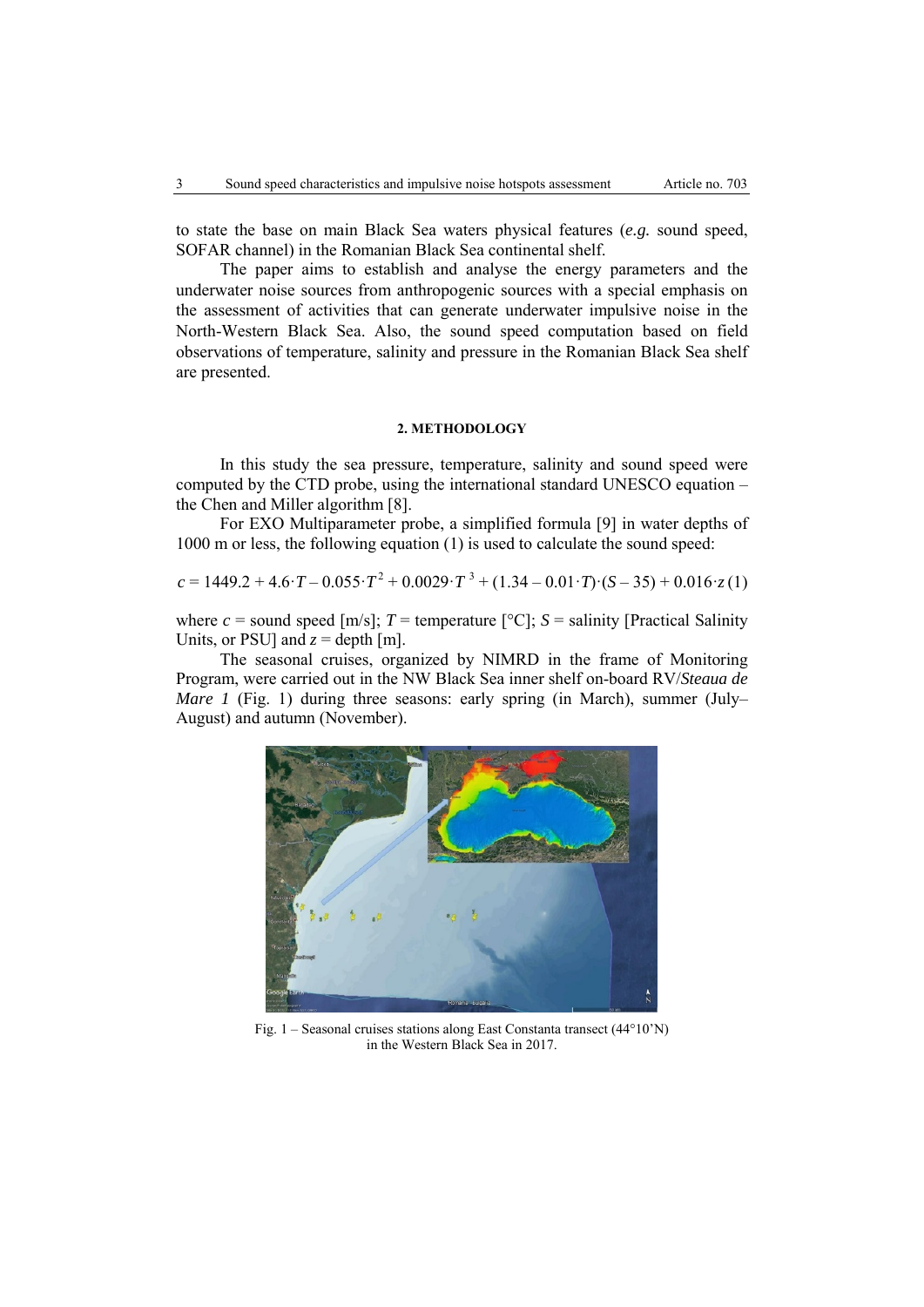The information's used for the index activities that generated underwater impulsive noise during 2002–2018 in the North-Western Black Sea were collected from the *National Agency for Environmental Protection* [10], *Romanian National Agency for Mineral Resources* [11] and from internal reports of *National Institute for Marine Research and Development "Grigore Antipa" Constanta* [12].

Data analysis and graphical representation of sound speed are performed using Golden Software – Surfer and Grapher [13]. Black Sea bathymetry was retrieved from *Emodnet Bathymetry Portal* [14]. Representation of bathymetry and impulsive noise index for the Romanian Black Sea shelf is realized using gridded file Golden Software – Surfer and visualized with Google Earth platform [15].

## **3. RESULTS AND DISCUSSIONS**

### 3.1. SEAWATER SOUND SPEED

The sound is represented by the mechanical disturbance through a fluid and the basic features of the sound field structure are strongly related to the regional hydrological conditions. Depending on temperature, salinity and pressure, the speed of sound in seawater is not a constant value. It varies seasonally, temporally and by depth with and major effect on how the sound travels in seawater.

The average sound speed of the Black Sea basin is equal to 1487.0 m/s. In the layer 0–300 m is about 1469.8 m/s and in the layer 400–2000 m records the value of 1490.2 m/s [16].

The paper focuses on the oxic layer between 0 and 80 m as the acoustic wave undergoes a near-surface upward refraction in the upper mixed layer while due to the Black Sea strong stratification, in the deeper layers the sound speed is practically constant.

Seasonally, at Constanta offshore (about 70 nautical miles distance from the coast) in the benthic layer, the sound speed reaches 1465 m/s in spring (March), 1467 m/s in summer (July–August) and 1466 m/s during autumn (November). The seasonal variability of sound speed is limited by the layer 0–80 m and corresponds qualitatively to seasonal variability of sea temperature (Fig. 2, Fig. 3d).

The cold-water masses on the Romanian Black Sea shelf are formed as a part of the oxic layer [17, 18]. Processes of winter convection lead to steady increasing of sound speed with depth providing positive refraction and favourable conditions of sound propagation. In March 2017 the lower limit of the cold layer can still be perceived at the bottom in the shallow waters (Fig. 2a). At the surface, the calculated sound speed has the value of 1458.06 m/s in the near-shore Black Sea waters (Constanta1 station) and 1472.66 m/s in offshore waters (at Constanta 7).

The maximum negative gradient of sound speed (∇c): in spring is observed at the surface down to 10 m depth:  $\sim$ 1.8 m/s (Fig. 3a), in summer  $\sim$ 30 m/s (Fig. 3b) in thermocline (10–20 m water depth) and in autumn  $\sim$ 15 m/s (Fig. 3c) in deep waters (40–50 m).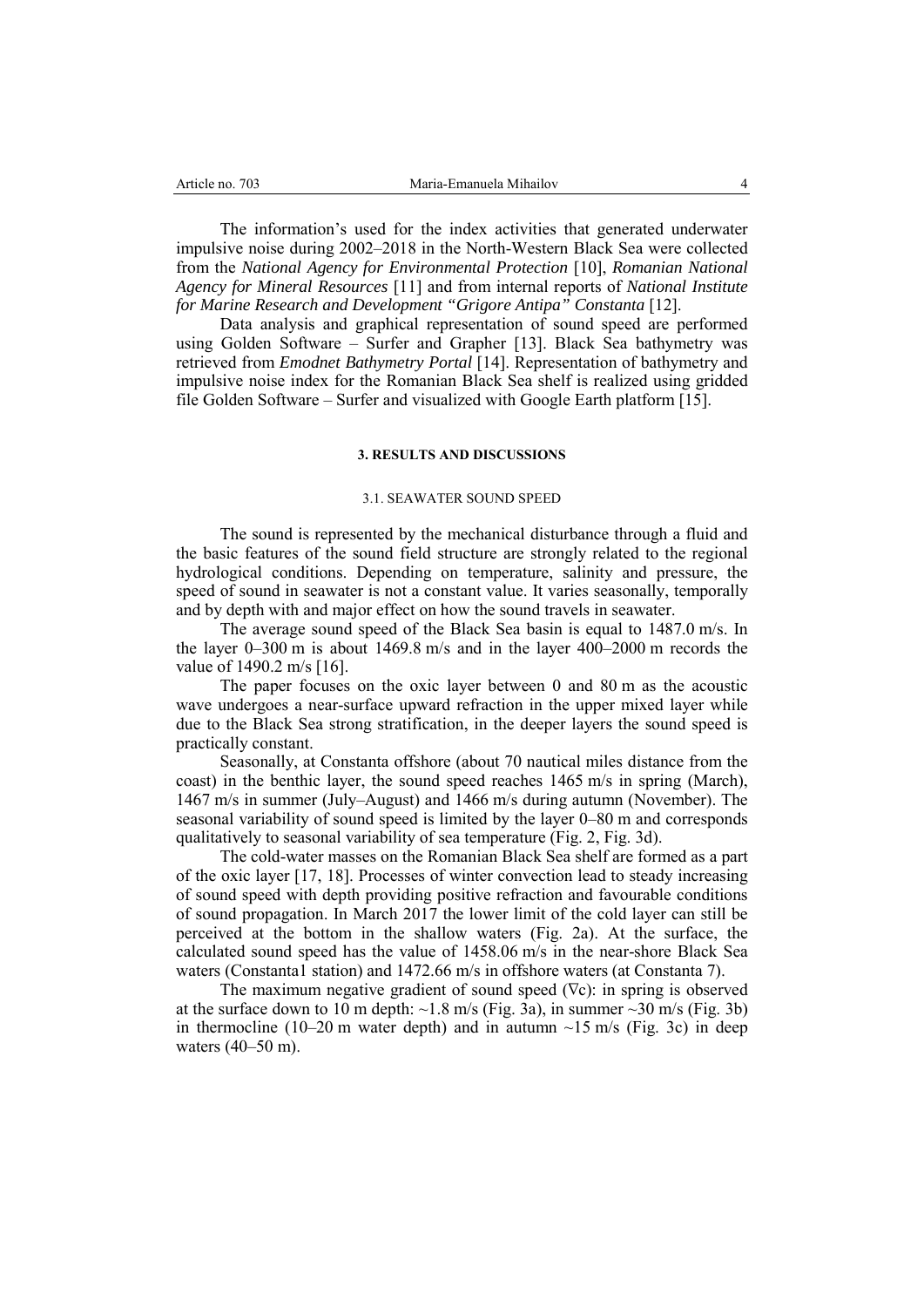

Fig. 2 – Main physical parameters vertical profiles along East Constanta transect (44°10'N) during spring, summer and autumn seasons: i) sea temperature (a, b, c); ii) salinity (d, e, f) and iii) sound speed  $(g, h, i)$ .



Fig. 3 – Offshore Constanta (ECTA7) sound speed velocity (*c*) during spring, summer and autumn – a, b, c) 10 m sound speed gradient, and d) sound speed per depth *c*(*z*) profiles.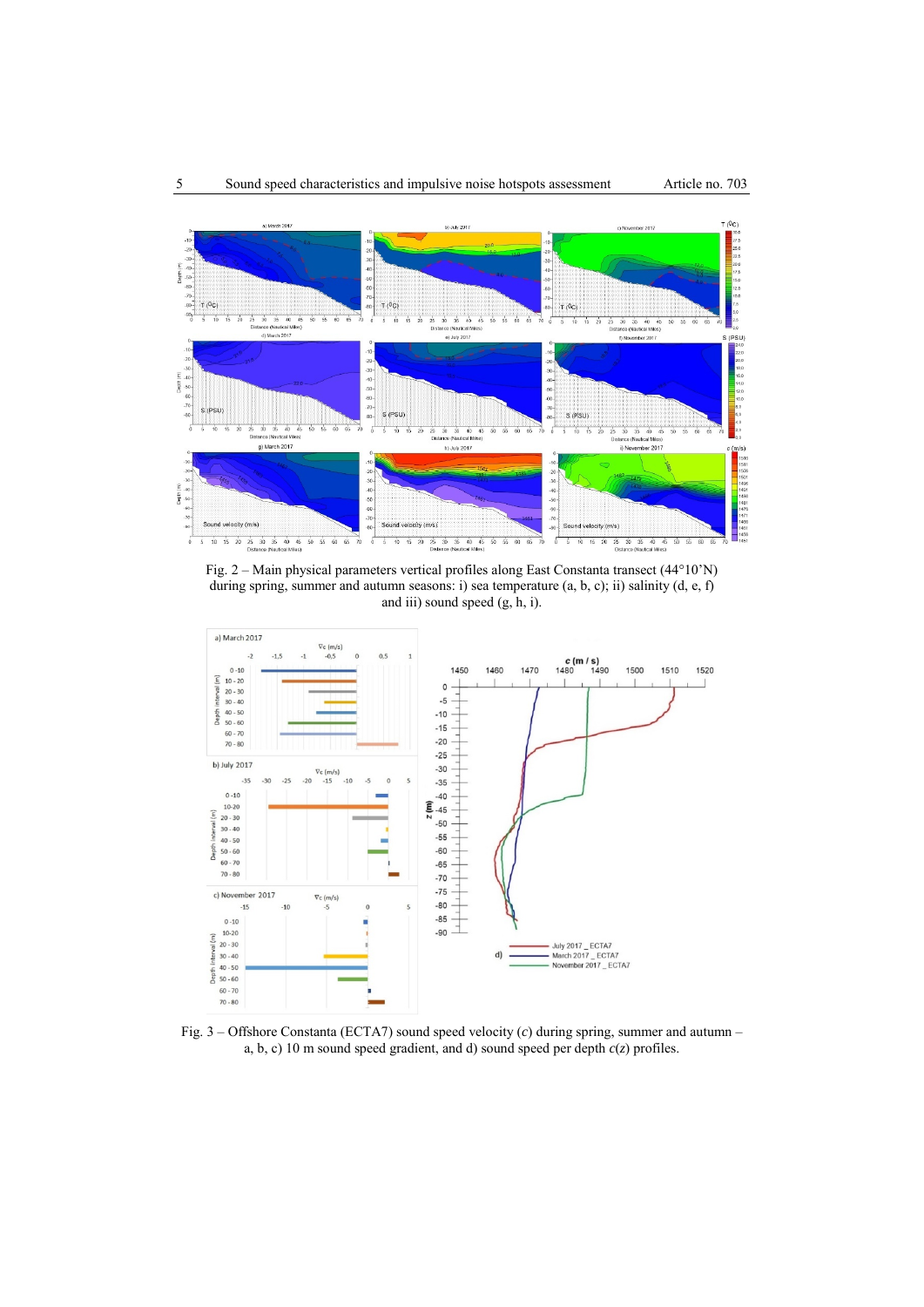The distribution of the sound speed in the sea water influences the acoustic phenomena. The propagation of acoustic signals is distorted by ecosystem features, sea currents fronts and eddies, sea waves and the local bathymetry.

In the offshore station (90 m below the sea surface), the lowest sound speeds observed in spring (March,  $c = 1463.6$  m/s) at the 75.6 m water depth, at 63.5 m in summer (July,  $c = 1459.9$  m/s) and in autumn (November,  $c = 1462.0$  m/s) at 62.3 m (Fig. 3d). The minimum is determined at the bottom of the thermocline (Fig. 3d, red line – summer). Therefore, below the thermocline the sea temperature bide constant and as a consequence, the speed of sound increases because of the pressure increment (SOFAR channel).

Seasonally, the sound propagation predominant conditions can be described as follows: winter – positive refraction; summer – negative refraction and SOFAR propagation; autumn: a surface channel and SOFAR propagation (Fig. 2, Fig. 3d).

#### 3.2. AN ANALYSIS OF UNDERWATER NOISE SOURCES FROM ANTHROPOGENIC SOURCES

In the oldest oil-producing countries in the world, Romania, the first recordings on seismic activities for oil and gas resources in the national Black Sea continental shelf, were placed first in the years 1967 to 1969. The first offshore oil platform – *Gloria Platform* was launched in 1975 with the first oil production in 1987 [19]. *OMV Petrom* extracted up to 2019, hydrocarbons from the offshore Romanian Black Sea.

For the construction of the regional geological model, regional seismic profiles (*Trident EX-29 Rhapsody* and *EX-30 Blocks*) were performed in 1984, as well as individual profiles in the years 1982–1986 and reassessed by new seismic profiles in 2012 [20]. For *Neptun Block XIX*, regional seismic 2D profiles were realized during 1993, 1994, 2001 and 2008 and to improve the resolution were reevaluated in 2009 and 2013 by *OMV Petrom S.A.* and *ExxonMobil Exploration*.

New seismic acquisitions, using 3D and 2D high-resolution technical data, obtained in the geophysical prospection allowed detailed and accurate interpretation of the marine substrate layers necessary for well drilling sites.

The main oil and gas operators with concession agreements for Exploration-Development-Exploitation in the Western Black Sea (Fig. 4) authorized by the *Romanian National Agency for Mineral Resources* [11]: OMV Petrom S.A. and ExxonMobil Exploration & Production Romania Ltd. (*XIX Neptun 2*), Lukoil Overseas Atash B.V. and SNGN ROMGAZ S.A. (*EX – 30 Trident*), S.C. Petromar Resources B.V. and S.C. Petromar Resources S.A. (*EX – 28 Est Cobalcescu*, *EX – 29 EST Rapsodia*, *EX – 27 Muridava*), Black Sea Oil & Gas S.R.L. and PetroVentures Resources S.R.L. and Gas Plus International (*XIII Pelican + XV Midia*), OMV Petrom S.A. (*XVIII Istria, XIX Neptun1*), Petro Ventures Europe B.V. and Black Sea Oil & Gas S.R.L. (*EX – 25 Luceafarul*).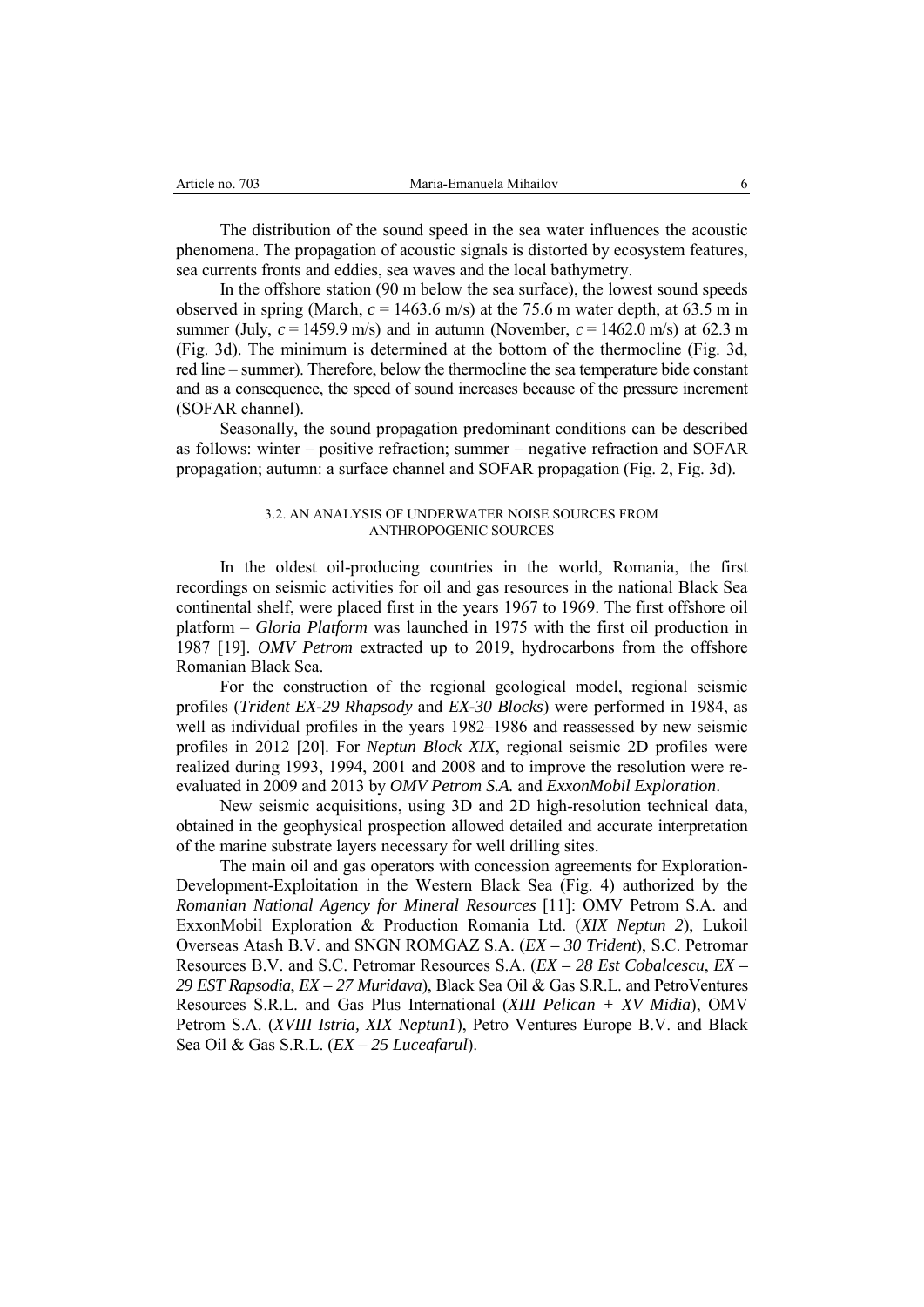



Fig. 4 – Romanian Perimeters for prospecting, exploration, development and exploitation [21].



Fig. 5 – 2D and 3D geophysical investigations in the EEZ Romania – North-Western Black Sea shelf.

The purpose of MSFD-D11C1 indicator is to assess the quantity and distribution of impulsive sound sources in the European Seas (*e.g.* Black Sea). The Marine Strategy Framework Directive (MSFD) requires reporting impulsive noise sources: a) have a lower frequency of 10 kHz and b) adversely affect marine ecosystem [5]. Selection and classification impulsive noise sources in Romanian waters were conducted in accordance with guidelines laid down in [22].

So far, 13 activities generating impulsive noise – 2D and 3D seismic surveys – which were conducted on the Romanian Black Sea shelf during 2009–2017 periods are identified (Fig. 5).

The broad bands of frequencies generated by the array airguns during the seismic activities form a pulse with peak-to-peak amplitude correspond to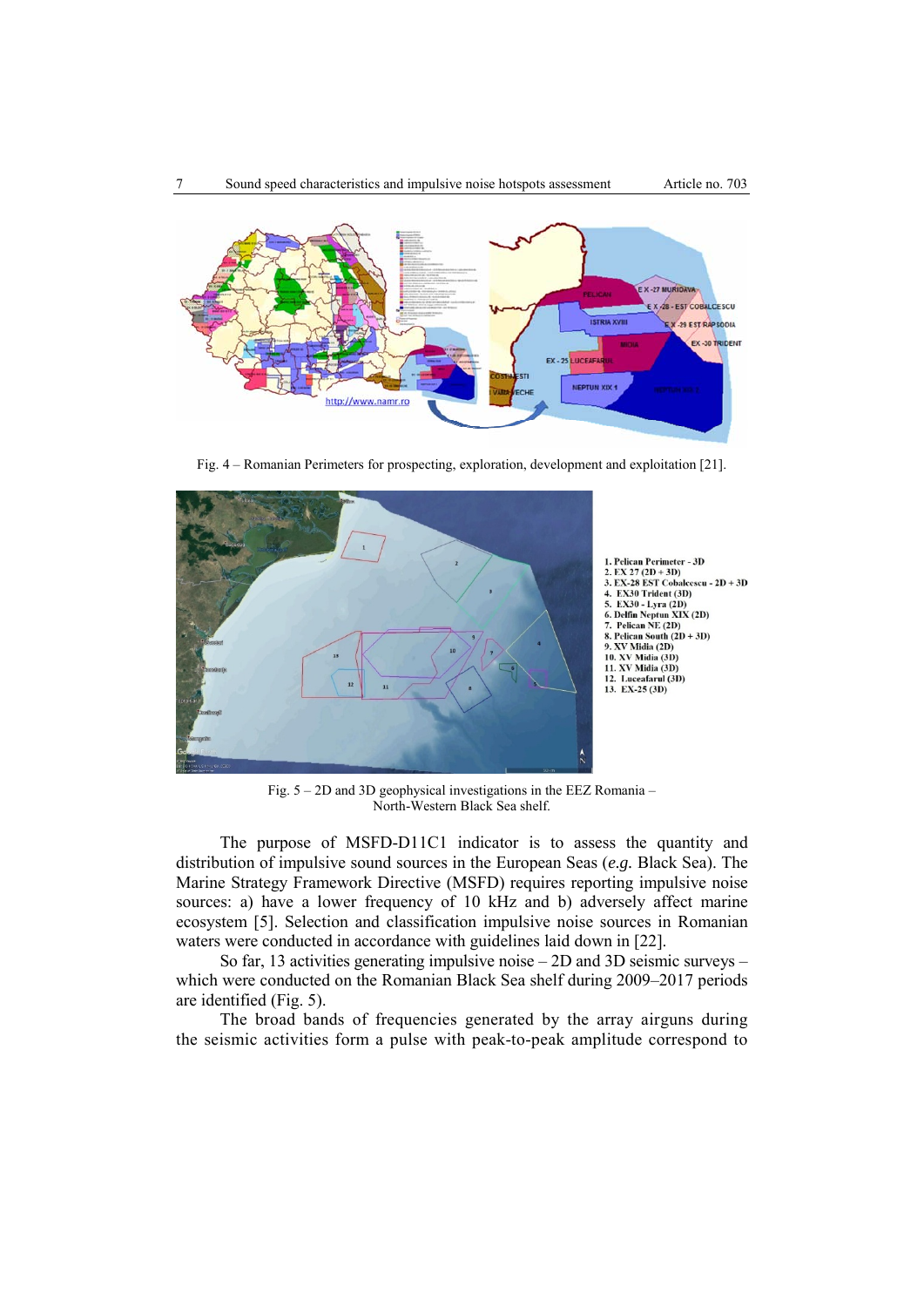220–240 dB re 1  $\mu$ Pa  $\omega$  1 m (values reported by the operators for EIA – Environmental Impact Assessment permits). According to [22], the reported source level (zero-to-peak pressure) can be classified as very low and low magnitude (Table 1).

> *Table 1*  Classification of seismic surveys by the sound source level [22]

| Magnitude | Source level (zero-to-peak)  |
|-----------|------------------------------|
| Verv low  | 209–233 dB re 1 $\mu$ Pa·m   |
| Low       | 234–243 dB re 1 $\mu$ Pa·m   |
| Medium    | $244-253$ dB re 1 $\mu$ Pa·m |
| High      | $> 253$ dB re 1 $\mu$ Pa·m   |

The major source type in marine exploration is the air-gun array. An air-gun array is composed of multiple units [23]. In the North-Western Black Sea were used 1 up to 2 arrays (information's that Oil and gas companies reported for the EIA permits) and each array consists of 24 to 36 air-guns for the perimeters as shown in Fig. 5. The air-gun array volume is the sum of the volumes of each gun and range, depending on seismic acquisition type, from 500 to 3590 inch<sup>3</sup>. During 2009–2017 a total of 719 days of seismic surveys activity were recorded (Fig. 6) with a maximum in 2012 and 2013 years (180 and 240 days).



Fig. 6 – Total days per year for activities generating impulsive noise – 2D and 3D seismic surveys (Fig. 5) in the NW Black Sea shelf.

Stakeholder concern often focuses locally on high-intensity noise potential generated by seismic geo-surveys and not on long-term injuring or disturbing marine mammals. Significant numbers of studies on marine species and [24] published the first general exposure criteria regarding injury for marine mammals and [25] detailed about 37 species to be affected by seismic air-gun noise.

Cannot be presumed that on marine mammals or fishes, no biological reactions, habitat disturbance and displacement consequences result from exposure to impulsive noises, when no behavioural response is measured during or after seismic surveys.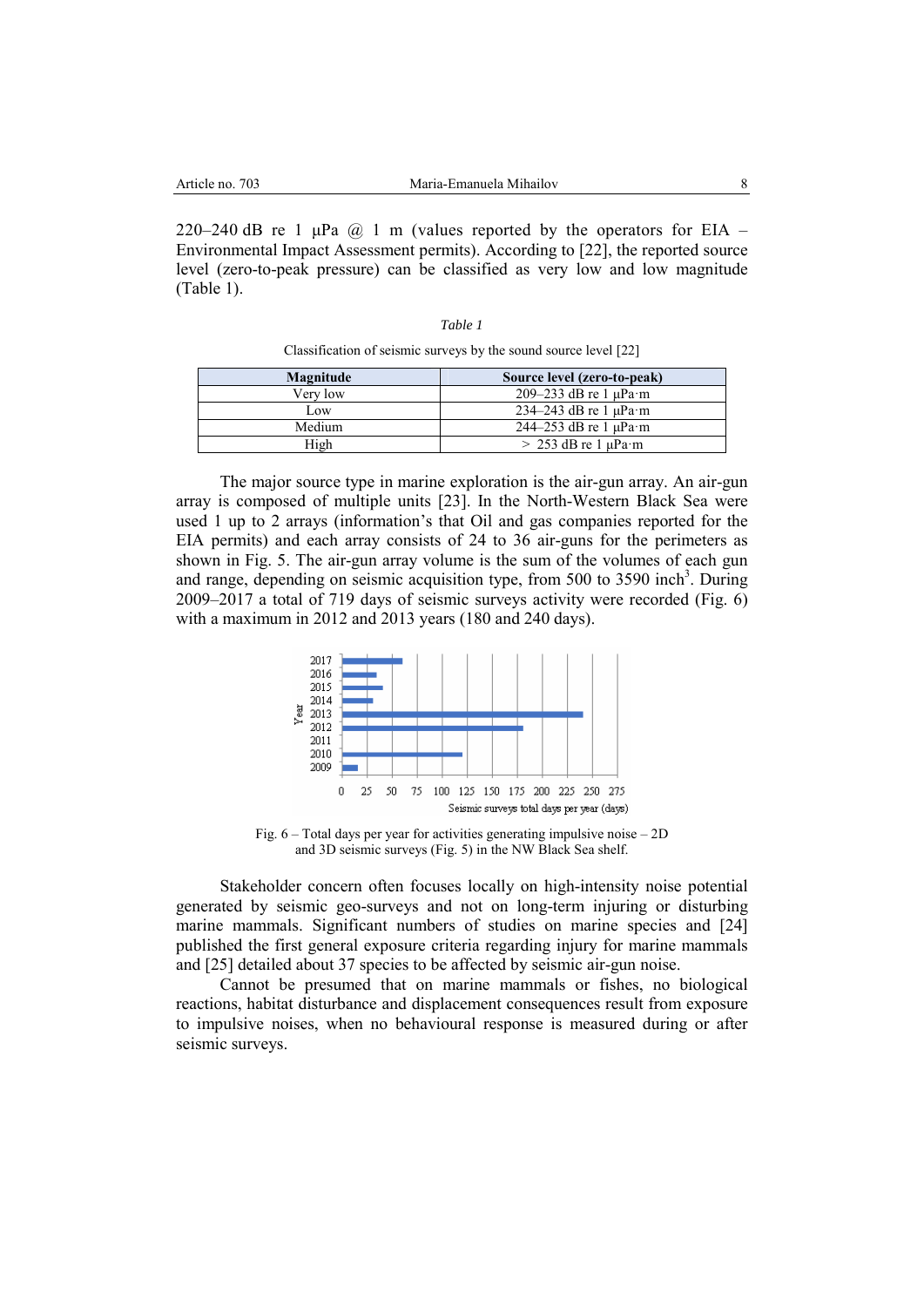## **4. CONCLUSIONS**

The Black Sea is one of the largest enclosed seas characterized by less saline waters, a permanent halocline, an average sound speed of 1487.0 m/s and deep anoxic waters (rich in hydrogen sulphide). The sound speed presents seasonally significant differences with a maximum negative gradient in summer, due to the strong Black Sea stratification. Below the thermocline is found the Cold Intermediate Layer (CIL) outlined by 8<sup>o</sup>C isotherm. The behaviour of sound propagation in the sea water is determined by the sound velocity. The propagation features in the north-western Black Sea shelf shows a positive refraction in winter and a negative refraction in summer. The depth corresponding to the sound speed minimum is known as sound channel axis. The *SOund Fixing And Ranging* (SOFAR) channel lies at the interface of the thermocline and its propagation is observed in warm and in intermediate season below 30 m water depth offshore Romanian Black Sea coast. In SOFAR channel sound waves propagate to long ranges with low or no attenuation.

For Descriptor 11 – MSFD, the reporting and monitoring of impulsive underwater noise sources is a requirement in national and regional monitoring program. In the Romanian Black Sea continental shelf during 2009–2016 were identified 13 seismic surveys (2D and 3D) generating impulsive noise, which represent the first national register on impulsive noise D11C1. The airguns maximum intensity sound pressure level, during the seismic activities, varied from 220dB re 1 μPa @ 1 m to 240 dB re 1 μPa @ 1 m. No additional public information's are available for seismic surveys (*e.g.* seismic impulse-block days) or other impulsive noise sources, like: underwater explosions or military sonars.

The specific conditions within the Black Sea investigated over the last years allow us to customize a standard noise assessment model. The measured data is consistent and provides a solid base but future assessment is required for a better understanding of the noise pollution within Back Sea waters.

Although global knowledge of the impacts of underwater noise is increasing, there is a need for further research in the area: continuous measurements and modelling noise propagation in the Black Sea basin or at regional scale. The author aims to include in further works *in-situ* measurements and regional scale underwater noise modelling results.

*Acknowledgments.* This study has been carried out with financial support from the Monitoring Study Contract – Romanian Ministry of Water and Forests no.55/2018.

#### **REFERENCES**

2. J. Tougaard, A.J. Wright, P.T. Madsen, *Cetacean noise criteria revisited in the light of proposed exposure limits for harbour porpoises*, Marine Pollution Bulletin **90**, 196–208 (2015).

<sup>1.</sup> M. Oprea, C. Miron, *Physics experiments based on data acquisition the longitudinal acoustic Doppler Effect*, Rom. Rep. Phys. **68**, 1312–1325 (2016).